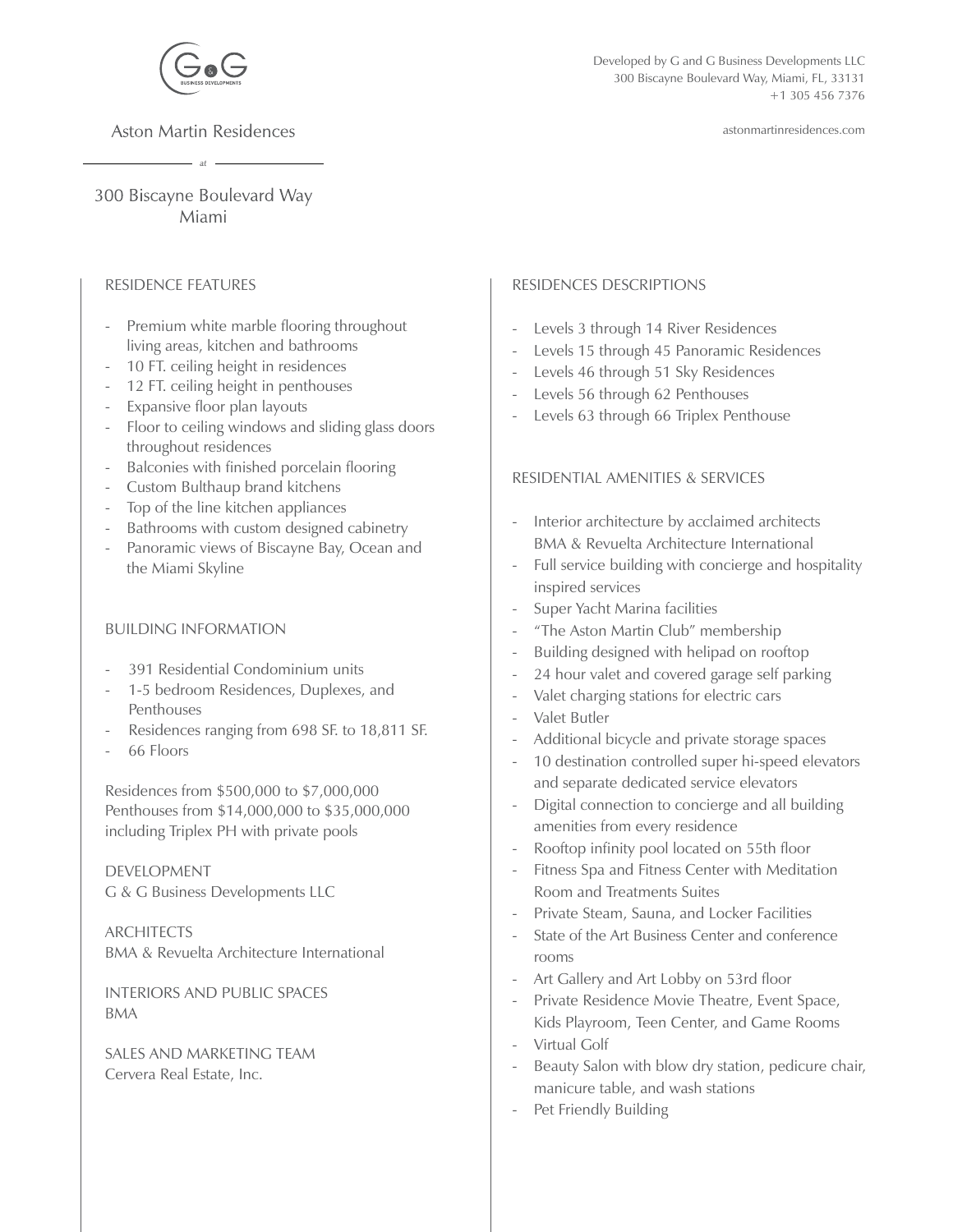

**Aston Martin Residences**  $-$  at  $-$ 

Developed by G and G Business Developments LLC 300 Biscayne Boulevard Way, Miami, FL, 33131 +1 305 456 7376

astonmartinresidences.com

300 Biscayne Boulevard Way Miami

AMENITIES - LEVEL 55 Pool (Heated) Spa Pool Deck Pool Bar Vestibule/ Vending Area Grand Living Room/ Bar Secondary Lounge Chef Kitchen Service Kitchen Informal Lounge

AMENITIES - LEVEL 54 Amenities Lobby Theater Lobby Theater 1 & 2 Virtual Golf Secondary Lobby Fitness Center

AMENITIES - LEVEL 53 Amenities Lobby Fitness Center / Bar Spinning Room (Gym) Meditation Room Punching Ball Room Gym Changing Rooms Fitness/ Spa Lounge Barber Shop Beauty Salon Changing Rooms Her/ His (Spa) Spa Shop + Spa Lobby His & Her Spa Lobby Spa

AMENITIES - LEVEL 52 Amenities Lobby Lobby Art Gallery Art Lobby Teen Center Business Center Kids Playroom

THIS CONDOMINIUM IS BEING DEVELOPED EY RIVERWALK EAST DEVELOPMENTS, LLC, A<br>FLORIDA LIMITED LIABILITY COMPANY ("DEVELOPER"), WHICH HAS A LIMITED RIGHT TO USE<br>THE TRADEMARKED NAMES AND LOGOS OF G&G BUSINESS DEVELOPMENTS ("G& AND/OR REPRESENTATIONS SHALL BE DEEMED MADE BY DEVELOPER AND NOT BY G&G AND<br>YOU AGREE TO LOOK SOLELY TO DEVELOPER (AND NOT TO G&G AND/OR ANY OF ITS AF-<br>FILIATES) WITH RESPECT TO ANY AND ALL MATTERS RELATING TO THE MARKETIN